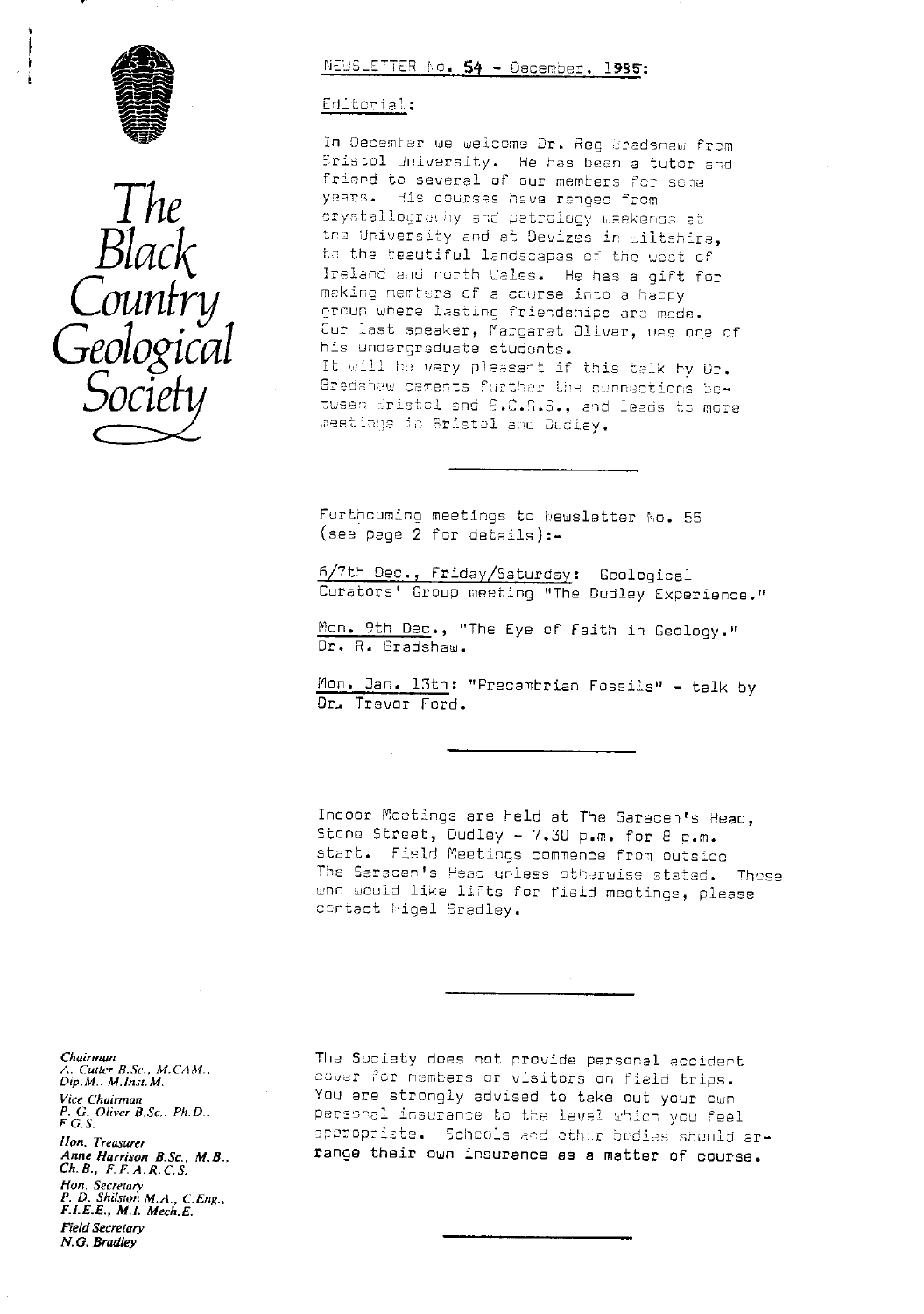### Programme 1985/6:

6/7th Dec., Friday/Saturday : Geological Curators' Group meeting. "The Dudley Experience" and A.G.M.

This meeting was arranged to coincide with the BCGS tenth anniversary year, and memters are welcome to attend this event hosted by the society under the auspices of Dudley Museum. Please register in advance using the enclosed form, or telephone Alan Cutler. (0384-77855) An optional field trip to Wrens Nest and/or Doulton's Claypit will be half an the Saturday. See the separate sheet for details.

### 9th Dec., Monday:

<u>"The Eye of Faith in Geology</u>" Talk by Dr. Reg Bradshaw, who is senior Lecturer in Geology at Bristol University. His principal interests lie with the hard rocks, metamorphic and structural geology and crystallography, although he is also interested in the history of geology. In this lecture he examines the all too frequent trait (of which no doubt we are all guilty) of "seeing what we expect to see", and how such preconceived notions are difficult to dislodge, as in the case of the Piltdown Man hoax.

### 13th Jan., Monday:

"Precambrian Fossils,", talk by Dr. Trevor Ford of Leicester University. Precambrian fossils are the subject of much research around the world, with more and more species being recognised, and which may yield light on the perplexing problem of the apparent sudden burst of life in the Cambrian period. Dr. Ford, who is Senior Lecturer in geology at Leicester University, has a wide range of interests including micropelaeontology, geological aspects of speliology, and the Pre-

cambrian of Charnwood.

### 24th Feb., Monday :

"Geology of Kenya," talk by Mr. L. G. Hardie.

Bill Hardie has now retired from being Senior Lecturer in geology at Birmingham University. His special interests include petrology and volcanic studies. Members will remember his exciting account of the G.A. trip to western U.S.A. and can look forward to another absorbing evening with this account of the G.A. visit to Kenya.

17th March, Monday: A.G.M. and the E.P. film "The Earth, our Inheritance."

### 20th April, Sunday:

Field trip to the Shelve district of Shropshire. Leader Mr. Stuart McNico1.

12th May, Monday: "Aspects of Trilobite Geology," talk by Dr. A. Thomas of Aston University.

15th June, Sunday :

Field trip to the Potteries, North Staffordshire. Leader Dr. L. Boardman.

June/July (date to be arranged) Weekend field trip to Llangollen, with Birmingham University extramural Dept. Accommodation in hotel.

# Weekend field trip to Lake Dis-

trict July 6th and 7th, 1985: Dr. Frank Moseley led this trip organised by the Extramural Dept. of Birmingham University at the request of the Society. Ten members attended.

**Dr. Moseley outlined with clarity** and great selectivity the geology of the region at a briefing before the trip. On Saturday morning we assembled at Goo Tarn, Coniston. All day we followed roughly the strike of the rocks close to the Ordovician-Silurian junction. The influence of geology on scenery is marked. The Stockgill Shales are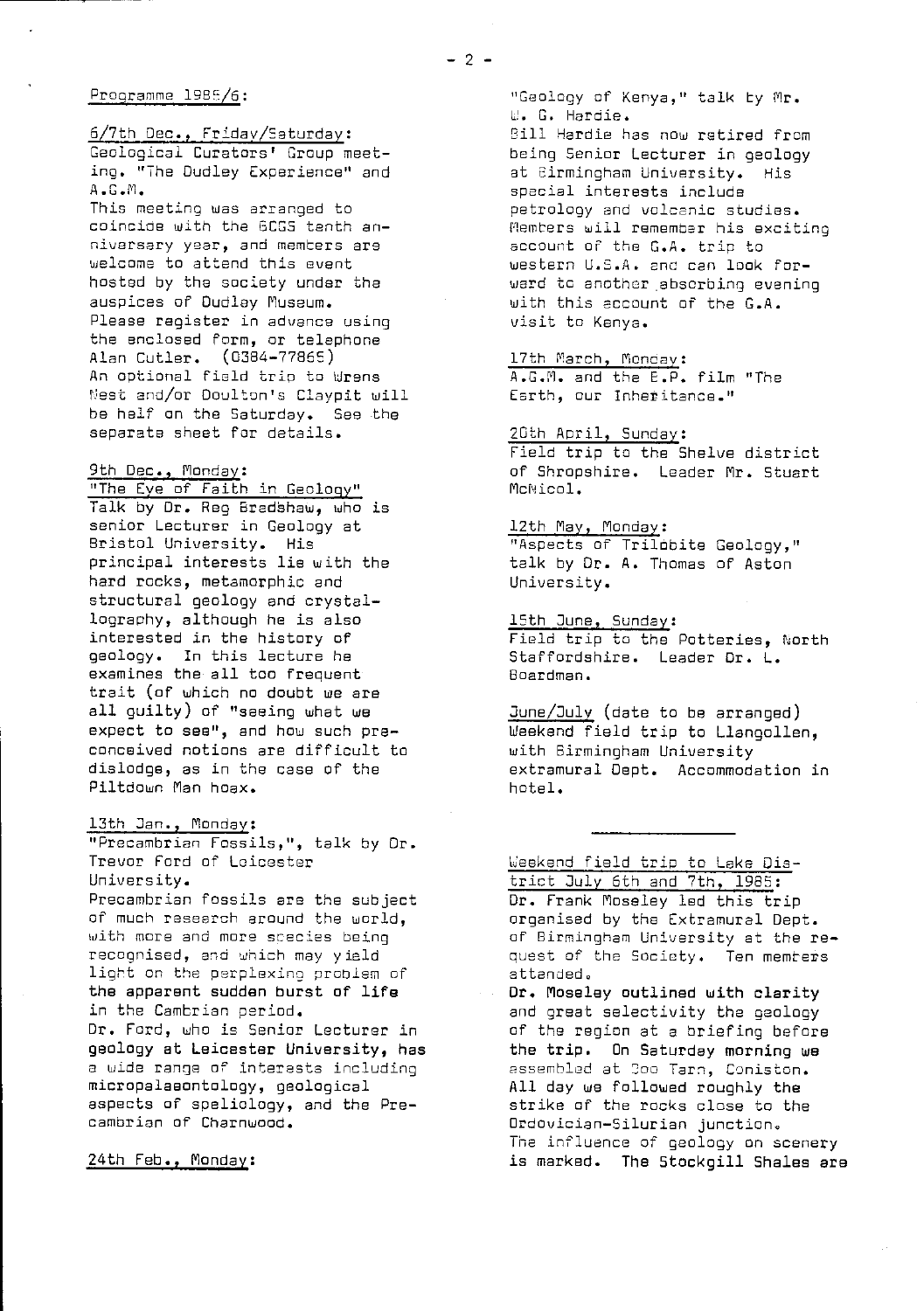are among the weakest rocks and get thinned or sheared out. They form the low lying hollow which is Boo Tarn. Above them the Browgill Eeds can be traced as a ridge. Feyond, the Brathay Flags form another strike valley, and to the south east the Coniston Grit outcrops giving rise to further hills. be studied the variation in the Coniston Limestone which overlies the Borrowdale Volcanics. The lowest division, the Longsleddale Beds, look remarkably like the volcanics, and were mapped as such until Fossils were found in them. Now they era interpreted as volcanic sand.

The Applethwaite Beds form a conspicuous division as a result of the weathering out of calcareous nodules. Elsewhere were exposed mudstone beds, the white limestone, and a rhyolitic horizon. The Borrowdale Volcenics are a result of island arc activity. Me saw spectacular columnar jointing in ignimbrites and water-laid tuffs. The absence of fossils in the latter may point to a fresh water environment.

In Bannisdale Quarry we saw the banded mudstones of the Erathay Flags, distal turbidites. tie finished by looking at the famous Ashgill section. The Skelgill beds contain graptolites, but as the lowest graptolite horizon is missing, the Ordovician-Silurian junction is unconformablo. Dr. Moseley demonstrated the many places where faulting can be inferred by the displacement of outstanding landscape features. He emphasised the accuracy with which the geology can be mapped using air photographs as a base, and the need for great care in distinguishing between bedding, cleavage and **joint** On Sunday we visited Ullswater starting from Airs Force and climbing Gowbarrow Fell. We spent most of the day walking over the lower divisions of the Borrowdale Volcanics, mostly andesitic lavas and tuffs. The underlying Skiddaw Slates are weak and form the **low**

lying ground around Ullswater, and the effect of faulting displaces their outcrops and the distribution of lowlands. Aira Force itself probably originated at the junction of the volcanics and Skiddaw Slates, but has worked its way back through the andesites. At Aira Crag we saw how successive lava flows produce a terraced relief and overlooking Matterdale we examined a flow breccia.

On Little Mell Fell we saw a Devonian conglomerate containing rounded Silurian Pebbles. At the time of their deposition the volcanics must have been covered with younger rocks. We saw a dyke through the Devonian. At the close of the day ue saw evidence that the junction between the Borrowdale Volcanics and the Silurian Slates is a thrust fault. Dr. Moseley enabled us to appreciate the influence of geology on some spectacular scenery, enjoyed in bright sunshine, and we are most grateful.

### Kate Ashcroft:

### Vive les Mineraux!

Given the choice, a keen geologist would not decide to spend his holiday in Paris. It was with some reluctance, therefore, that I agreed to accompany my husband to Paris last June. My doubts receded only slightly when he produced a Michelin Guide opened at the page describing the mineral collection of the University of Paris. I was promised that we would try and see this collection. The First couple of days were taken up with the organised tours to various **chateaux which I** have to **confess, I**

enjoyed. My heart sank however when George announced that it would take a whole day to "do" the Louvre. Our free time was becoming rapidly less. In return for agreeing to visit the Louvre without moaning or looking thoroughly morose all day, I extracted a promise that we would visit the University of Paris on Wednesday.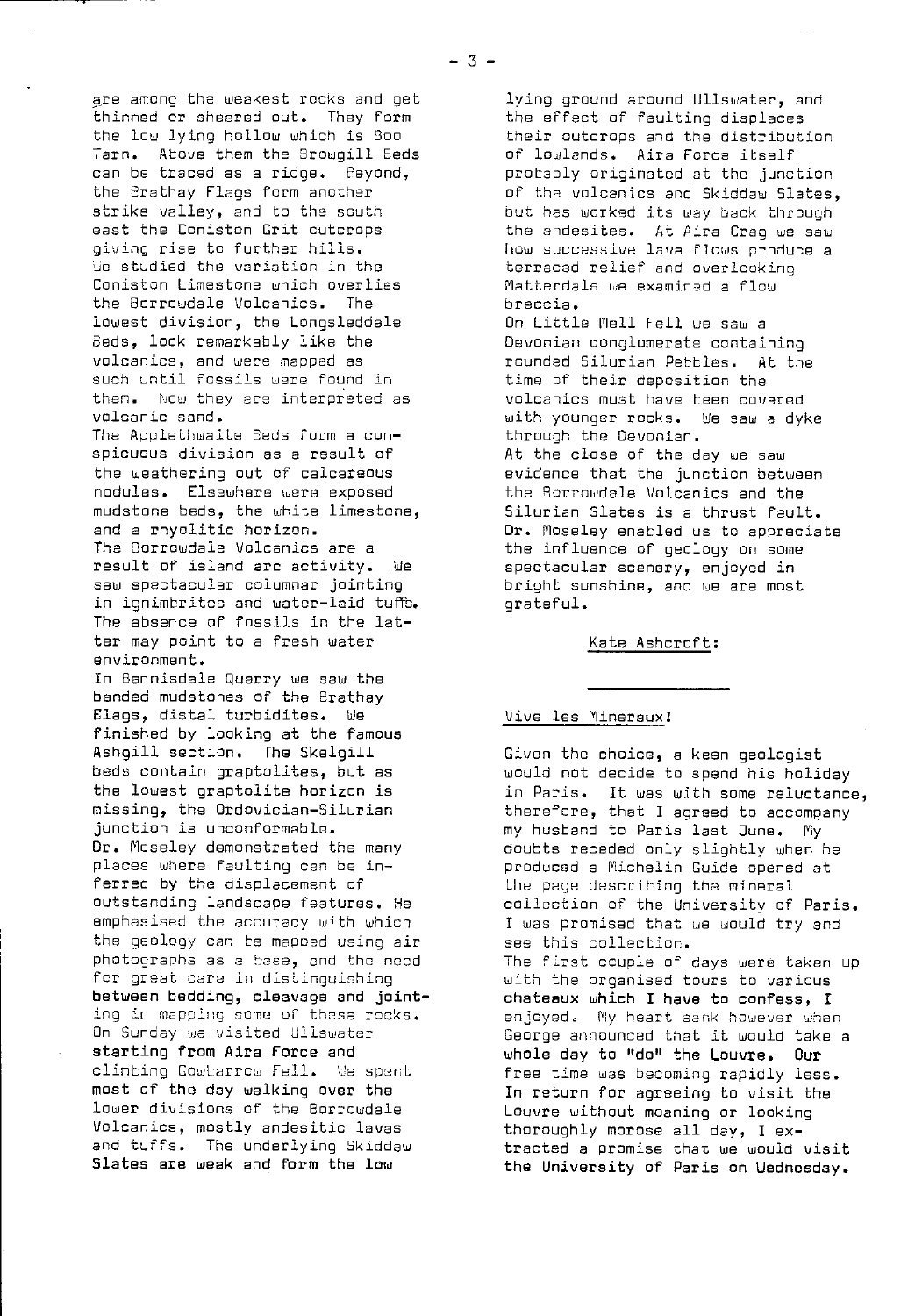We found the University without difficulty. It is a horrible modern concrete maze. Ugly, dirty and unkempt are a few adjectives which suit it perfectly. The geological department is guarded by a heavy steel door and is located in the basement which is, if anything, more dirty and unkempt that the rest of the campus. On entering the museum our gasps of amazement were clearly audible. It consists of a single room containing glass cabinets on plinths. Each cabinet is lit by spotlights. The cabinets contain hundreds of crystal. groups which can only be described as fabulous. There is no other lighting so the effect is of hundreds of crystals floating in space. All the mineral groups are represented by priceless specimens from all over the world. Those of you who know George will remember that he is colour blind and is not usually impressed by "rocks". The quality of the display was sufficient to make him scurry from case to case. Every specimen was magnificent and George (to use how own words) became "ridiculously patriotic." He was chuffed to bits every time a specimen was "one of ours." The British specimens were nearly all from Cornwall or Cumberland. We were both disappointed to note the Blue John was not represented. The success of this outing meant that my suggestion that we visit the Ecole des Mines de Paris was taken up with enthusiasm. The building is much older than the University and still shows some damaged stonework dating from the Second World War. The staircase leading to the museum is decorated with wall paintings depicting interesting geological sites. The museum itself is conventional in design. The specimens are not spectacular but are typical of the type of specimen an amateur is likely to find. The various habits of each mineral were displayed together. The museum also contains large geological maps of each region of France. For a brief

period I actually understood the geological structure of the Dordogne. It is extremely complicated and unfortunately geological maps are not sold at the museum. There is also a small case containing rare specimens which have been named after their discoverers, most of whom have connections with the Mining School. I can highly recommend both these collections. The University collection is breath-taking. The Mining School collection should be seen by everyone thinking of studying any part of France's varied geology. I fulfilled my part of the bargain and visited the Louvre without complaint. The Venus de Milo is the most uninteresting piece of rock I have ever seen!

### Anne Harrison :

## Shropshire Geological Society : shropshire Observed;<br>Shropshire Observed;

On Sunday 14th Duly, 1985 the 150th anniversary of the founding of the Shropshire and North Wales Natural History Society was celebrated. A morning of talks anf an afternoon of walks was ordganised to recreate the Victorian spirit of enquiry in the environment.

About seventy people attended the morning talks where the early 19th century industrial, scientific and social scene was set by Dr. Barrie Trinder of the Ironbridge Gorge Museum Trust. The Society was established on 26th June 1835 and the first donation an that day was eight specimens of minerals and fossils from Thomas du Gard. A large collection was rapidly amassed and the Society rented the building which is now the Borough rates office in Dogpole as a museum. In 1836 a Mr. Gilbert was appointed curator and given accommodation in the building. Unfortunately Gilbert resigned within a year due to the consternation caused by his wife joining him in Shrewsbury. Gilbert emigrated to Australia where he made a very important contribution to natural history. Eetueen 153E and 1845 several plans for a new building were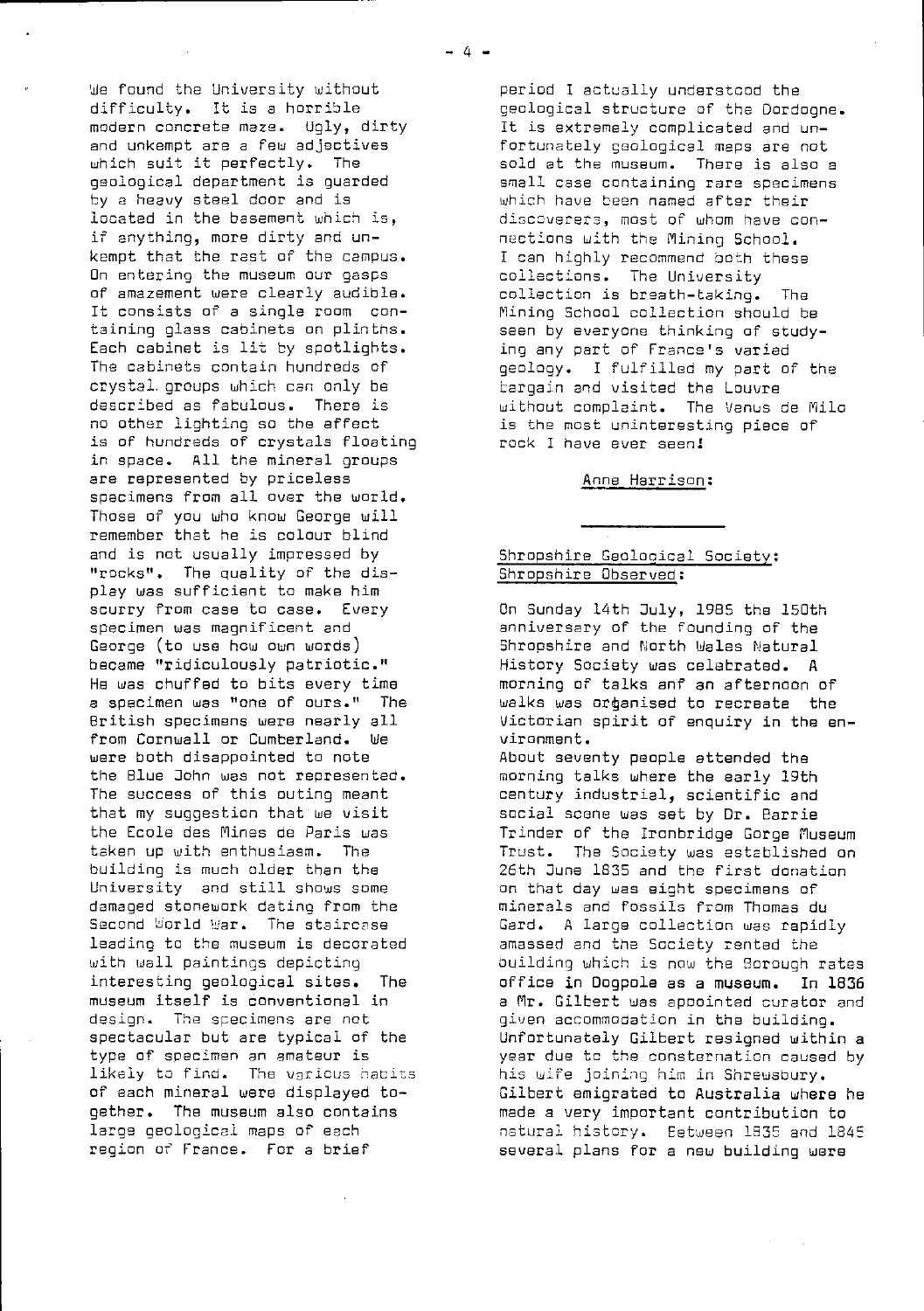proposed but were never built as sufficient funds were not available. The museum remained a private one until the early 1860's when the Society formed a joint committee with the Borough and a public museum opened in the Old School in Castle Gates in 1885, one hundred years ago. These early events in the history of the Society were outlined by Dr. Hugh Torrens of Keele University.

James Lawson, librarian to Shrewsbury School, went on to describe how the Society developed from 1887 to 1985. The Society changed its name several times and in 1867 it was known as the Shropshire Archaeological and Natural History Society. Interest in natural history was waning and being replaced by more enthusiasm for archaeology. By the 1940's the natural history responsibilities had been dropped from the constitution and the Society is now called the Shropshire Archaeological Society with James Lawson as the present chairman. The final speaker was Bruce Bennison of Rowley's House Museum, who summarised the development of the museums in Shrewsbury. From the first private one in Dogpole, to the joint Society and Borough one in the Old School and now the Borough Museums including Rowley's House and Clive House. He pointed out that Gilbert, the first paid curator appointed in 1836 was never replaced except by honorary curators. The next paid curator was appointed in the 1970'5, a gap of about 130 years and today there is no natural historian on the staff despite the very important botanical, zoological and geological collections.

In the afternoon about 12C people joined the organised walks based at Grinshill. Six leaders took groups<br>off to look at the geology and quarrying, or the botany, local history, mining or landscape of the area. It was a very enjoyable and instructive afternoon which ended

up with cream scones at the Elephant and Castle in Grinshill.

> Diana M. Smith,  $c$ /o Flat 4, 16 Canonbury, Shrewsbury.

# Publications :

The Sarjeant Collection, North Midland Minerals : - by Angela Edgar. This has been produced in cooperation between the City Museum at Hanley, Stoke-on-Trent, and the Data Preparation Project. It is available at the Museum shop at £1.96p. Contact Mr. Don Steward on 0782- 273173.

Geology Publications by University College, Cardiff, 38 Park Place, CFI 3BB. Various field guides, priced about £2. Includes:- Corsica, Iceland, Norway, Colorado, Utah, Taf valleys,

Glamorgan coast and building stones.

Geology of Non-metallics. Metal Bulletin Books Ltd. PO Box 28E Worcester Park, Surrey KT4 7HX.

E. 3. Brill of Leiden and Academic Press of 24 Oval Rd., London NW1 7DX (petroleum geology and geochemistry) have very interesting catalogues for those who would consider spending about £50 per book. This also applies to Metal Bulletin Books.

Geclony Courses and Holidays :

Geolocy of the Llevn Peninsula, North bales: Feb. 7-10th, 1985. Dr. Paul Selden, Dept of Extramural Studies, Manchester M13 9PL. Atout £75.00. (P.S. I have been on Dr. Selden's trips to Devon and Anglesey and thoroughly enjoyed them -Sheila.)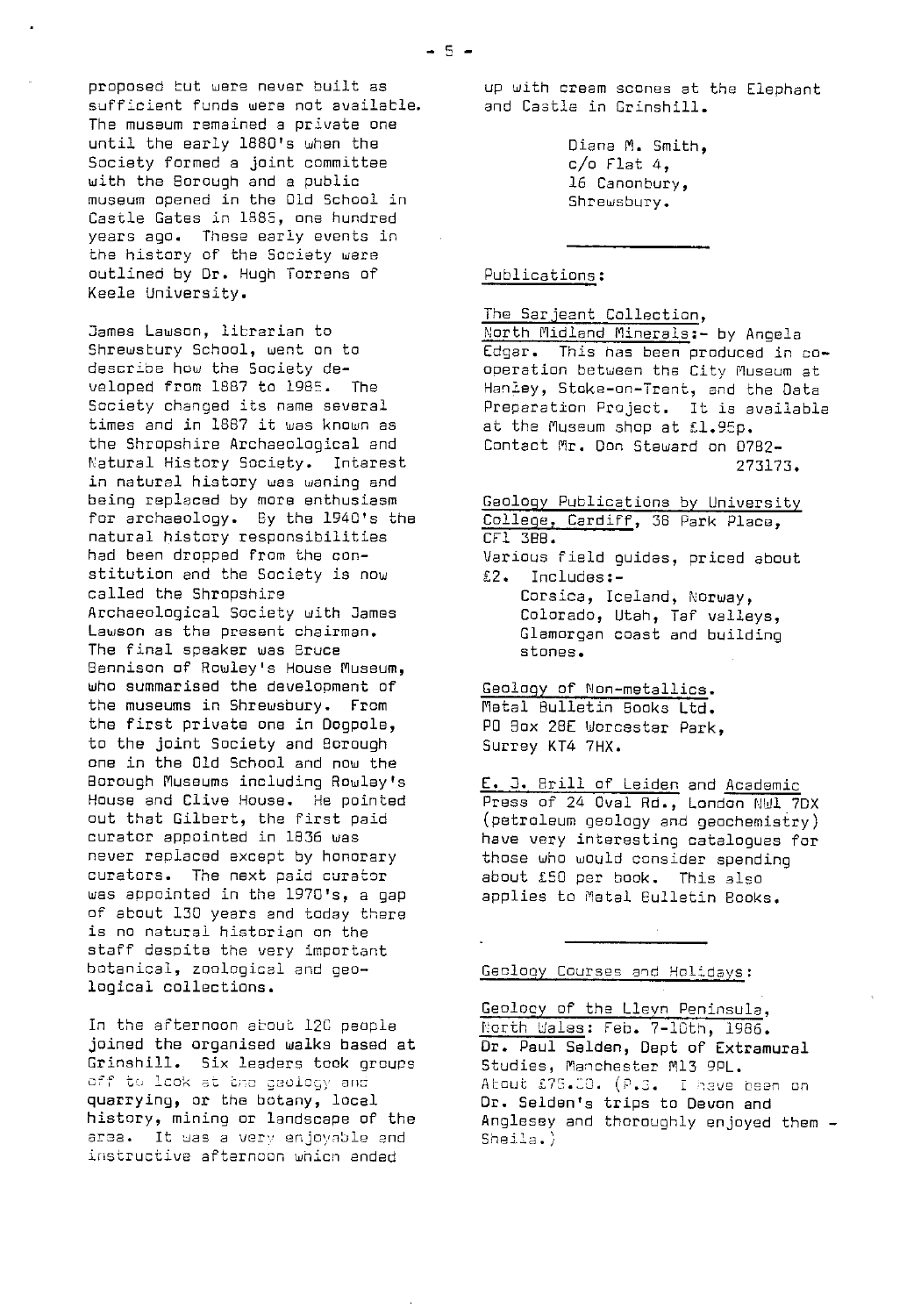Bristol University Dept. of Extramural Studies, Queens Rd., BS8 1HR.

- a) Pembrokeshire: Late Precambrian and Lower Palaeozoic of N. Dyfed. Long weekend 7-9th March. £15.00. C85 GOO1 SJ.
- b) Isle of Purbeck: Long weekend. 28th Feb-2nd March. £12.25. 085 G001 50.
- c) Cretaceous of South East England: Long weekend in Spring Sank Holiday. Details on request.
- d) Brittany-Normandy : 3-4 day course in late March.
- e) Iceland: Two weeks in August.

f) Hebrides: Island hopping up to the far north west, June. Details of the last three, contact the department.

Field Secretary: Nigel Bradley, 40 Presthope Road, Selly Oak, Birmingham 829 4NJ. Tel: 021-475-7978.

Hon. Secretary : Paul Shilston, 16 St. Nicolas Gardens, Kings Norton, Birmingham 838 8TW. Tel: 021-459-3603.

Editor : Sheila Pitts, 17 The Pear Orchard, Northway Farm, Tewkesbury, Glos. GL20 8RG.

John Easter, 27 Fairlawn Drive, Kingswinford, Uest Midlands, DY6 9PE.  $Te1: 27-4916.$ 

 $\sim$ 

 $- 6 -$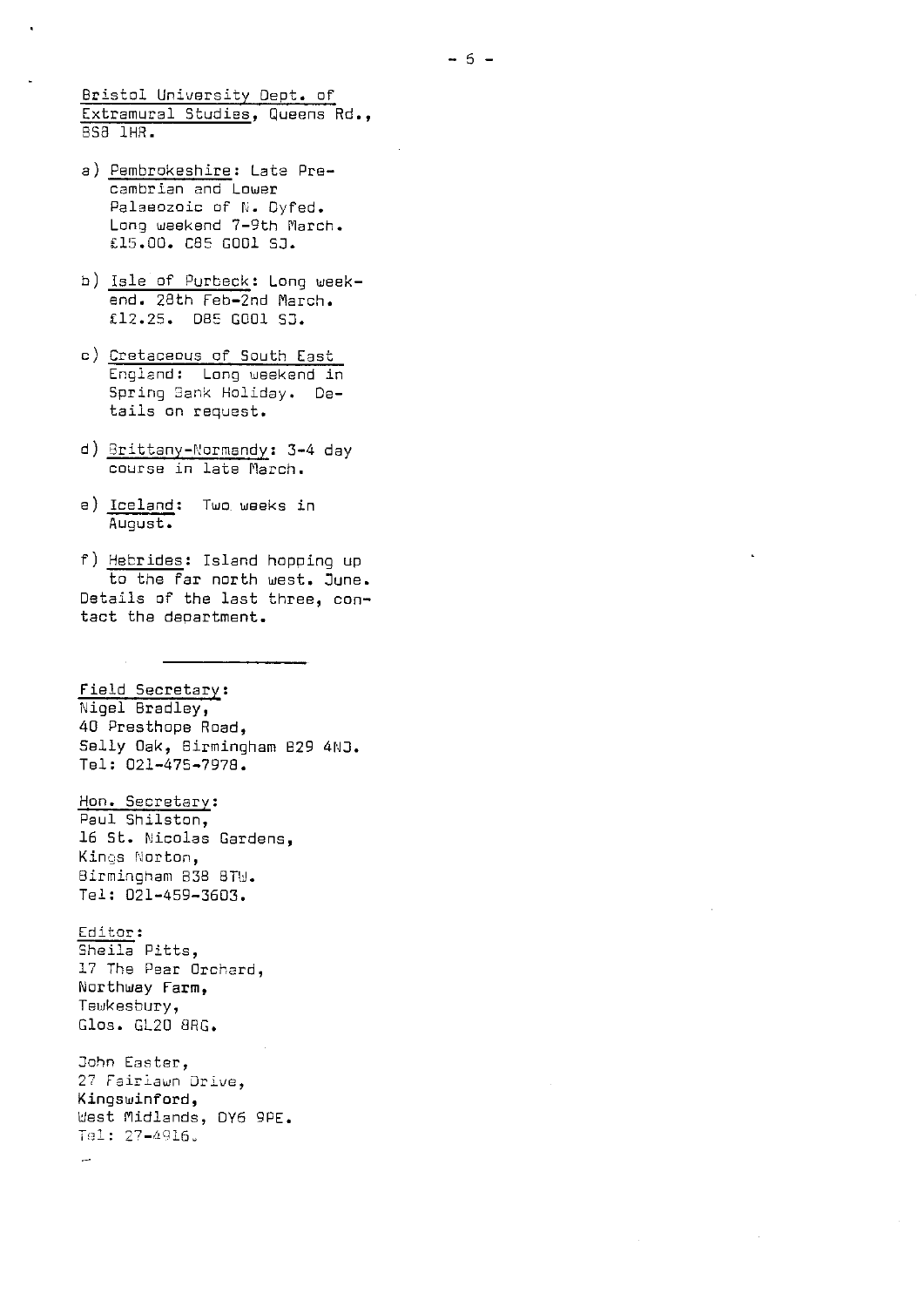ings.<br>Pumps engineers have called in **SHS** with a "quite dramatic" centre are having to cope Telecom's and threatening the city table under industrial cities. the Construction Indusworried Department of tially so serious that increase in flood water. exchange flooding by experts - is potenduu b investigate water tables try Research and Inforlabelled a "time bomb" foundations of build remorselessly by ten bad case of nation Association to menes The association will examine **The** Birmingham has a beneath the broblem  $15$ The a eut the mqerground **Environment** p basements rising rising **British** water year. city

been going up since the mid-<br>1970s. According to the Severn<br>1970s. According to the Severn noticed in Germany, France<br>and New York.<br>CIRIA hopes to produce cities with no thought for the<br>water level. The problem is not<br>confined to Britain but has been **1ngs**. Dr. Andrew Skinner, it is the cipal groundwater engineer or regional pumping and how<br>best to modify buildings to reports telling engineers how<br>to control the problem by local extraction, buildings with<br>deep basements and cellars of the number of deep buildrising by three feet a year and<br>the threat is greatest because has completed its study<br>London, where the level "underground reservoir" meet the danger. were constructed in the big Birmingham's problem once it<br>has completed its study of cially depressed by industrial The level of Birmingham's With the water table artifi-No thought **RESERVOIRS** ធ new porcholes to mains supply result of firms switching from factory and brewery closures.

worse in parts -- the water<br>authority hydrograph on Constitution Hill has recorded a 29 requiring less water and facinch per year increase over the<br>past 11 years. Though the Birmingham<br>average is ten inches, it is of the city. tories and homes moving ou engineering processes

# **Near streace**

arcas of high ground, being 50<br>to 60 feet below Edgbaston and The level is far beneath

cipally those in the River Tame cipally those in the River Tame valley. which runs from the Black Country through the morthern part of the centre to of areas of low ground, prin-Perry Barr and Aston. parts of the city centre. But it is very near the surface

the water being only six to ten<br>feet below the surface. Some Aston and Witton suffer most.

> What also worries them is'<br>that Birmingham's water will flooding, ground swelling,<br>water borne chemical sttack and even reduced capacity to hear the weight of buildings. **Iaco** concerned that deep foundaand cellars. But experts are been comparatively minor so tions, tunnels and basements far, with flooding in basements the dangers of severe

flooded nearly ten years ago.

Damage in the region has

local firms bave been affected

ā

years.

IMI were

lirst

level is. "So we don't know how<br>bad it will get." no records were kept, the water<br>authority has no idea what that its natural level. But, because stop rising only when it reaches

Major worry

taken Into account by West<br>Midlands County Council when<br>planning the rapid transit The rising water had to be

**THOMAS QUIRKE** 

be one of the CIRLA investigations of the CIRLA investigations and properties on rising," he said, "if could be scripps." One important question<br>tremains unanswered: who will<br>tremains unanswered: who will<br>remains unanswered: Council leader Dick Knowles --<br>the water authority is not<br>responsible for tacking the city engineer Neil Dancer will or the council? industry and the householder it and gives advice. Assistant gevern Trent mercly manitors problem. The city council is, including critical Birmingham compared to the hundreds of<br>millions of gallons it supplies to because its volume is tiny Birmingham. be uncconomical to draw of the rising water for drinking Severn Trent says it would Contrary to public belief -Gives advice

problem. But it will be monithat it would not be a major system's underground section.<br>Their consultants' advice was lored regularly.

CONTINUE  $\vec{0}$ **RISE** 

This illustration reveals how the water table's rising level has



# GROWING CONCERN AS UNDERGROUND



3irmingham Evening Mail

17.7.1985: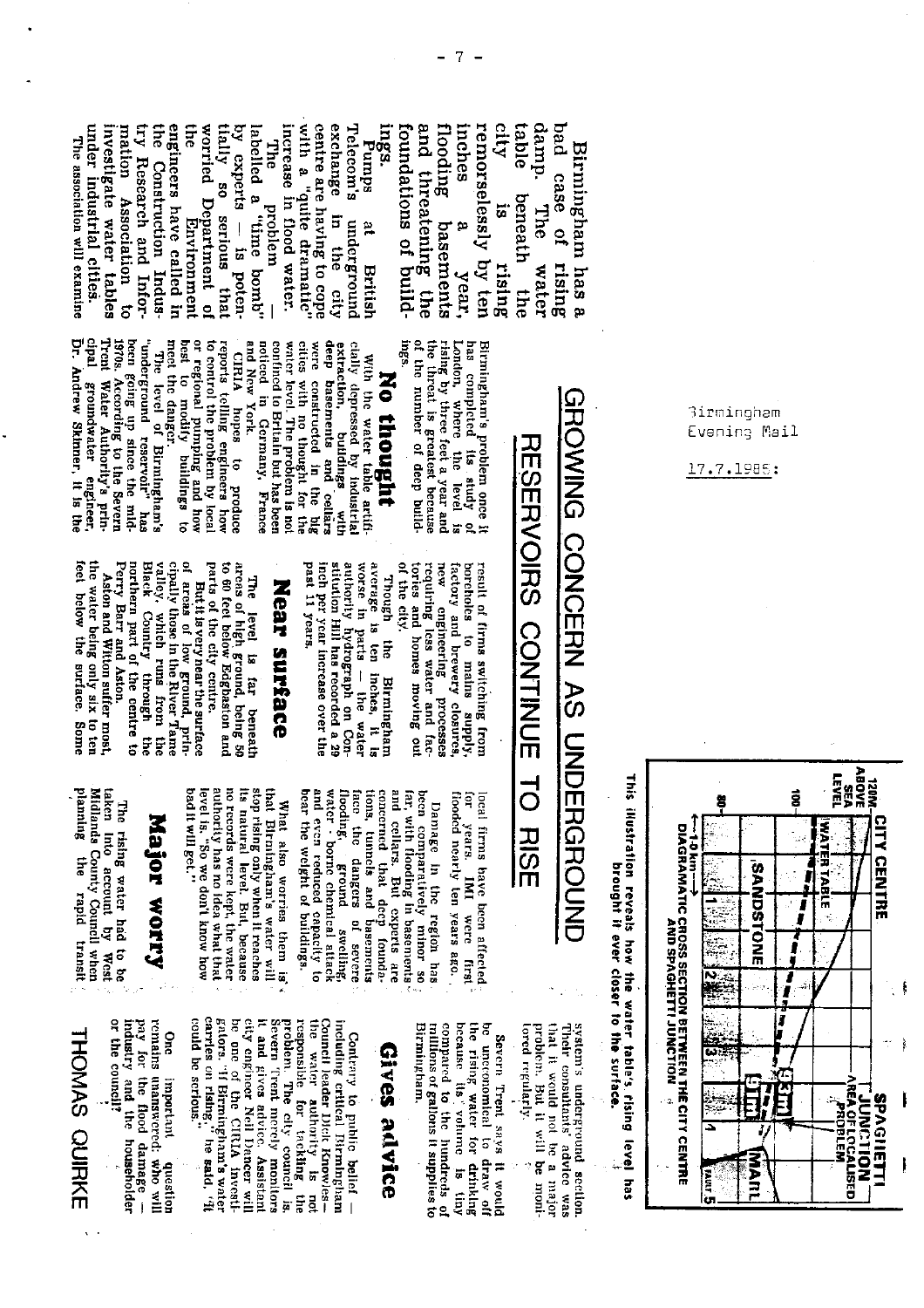# B. C. G. S. CHRISTMAS CARDS

Two designs are available, each depicting a black & white illustration together with descriptive notes and greeting. Cards are approximately 8" x 6" printed on top-quality board.

- Ref.B British Association visit to Dudley Caverns 1849 - Murchison's address
- Ref.0 British Association visit to Thick Coal Openworks 1849 - contemporary print

The price for a dozen cards including envelopes is L2.50

Mixed dozens may also be obtained at the same price

Single cards may be purchased at 25 pence each

Discounts available for quantities of 60 or more; details on request

The cards will be available at society meetings from September or by post from Alan Cutler, 21 Primrose Hill, Wordsley, Stourbridge, West Midlands Telephone: Brierley Hill 77865

# • B. C. G. S. CHRISTMAS CARDS

### Order Form

Please send me........ dozen cards, ref. .......

........ dozen cards, ref. .......

........ dozen cards, ref. .......

For mixed dozens, state required designs

Name

Address

Cheque enclosed for L.......... Please add 50p towards postage  $(Payable to B.C.G.S.)$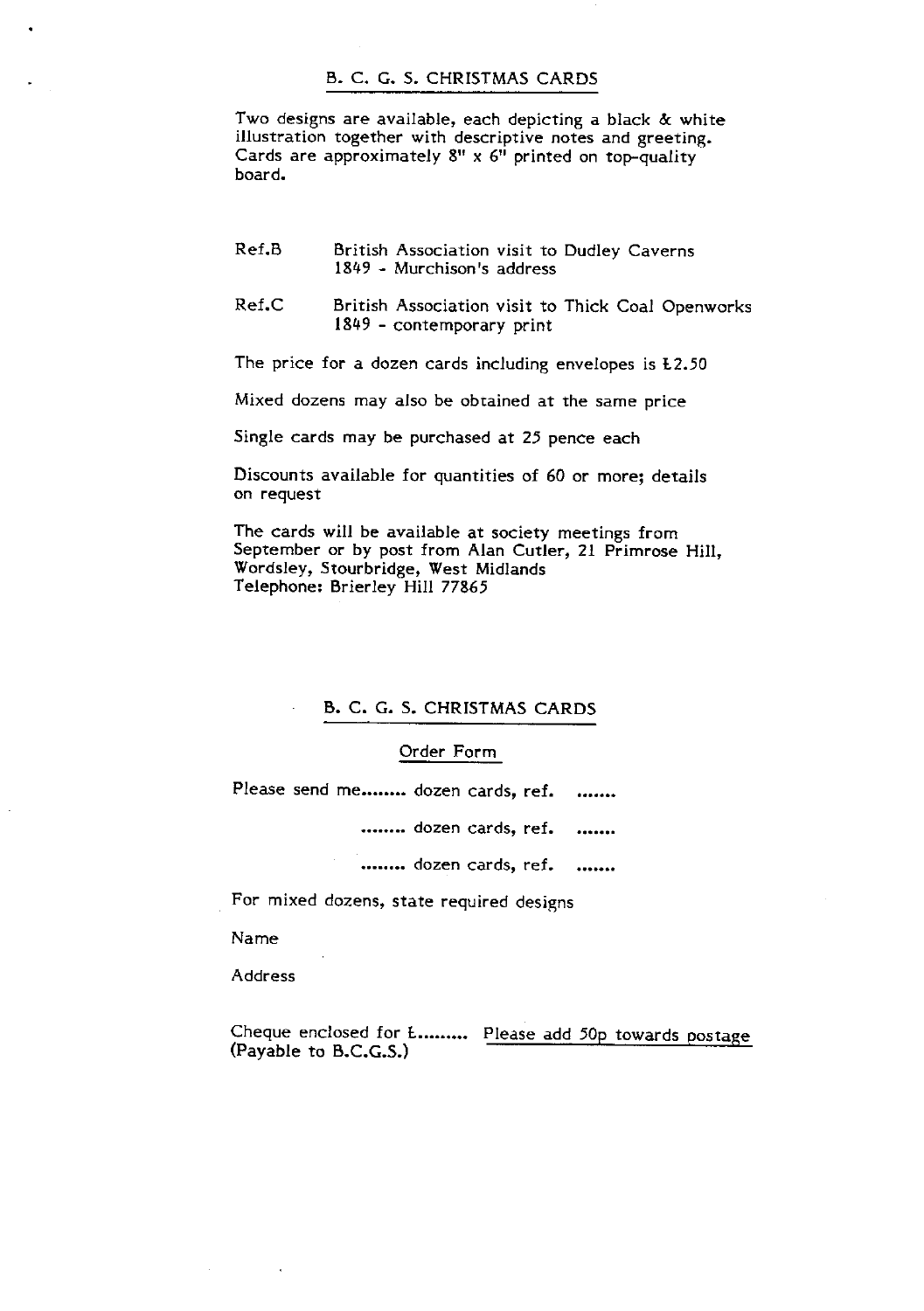### GEOLOGICAL CURATORS GROUP

The Dudley Experience and Annual General Meeting

Banqueting Suite, Dudley Town Hall, St James's Road, Dudley, West Midlands

Friday 6th December 1985 (with optional field trip 7th December)

The formulation of a collections policy is seen as one of the main issues to which the Group must address itself without delay (The Next Ten Years - Geological Curator Vol 4 No 1)

The meeting at Dudley coincides with the ending of the two year<br>MSC funded Palaeontology Project at Dudley Museum. Much MSC funded Palaeontology Project at Dudley Museum. useful and sound work has been accomplished but the long term future of the collection is still in doubt, and there remains little or no prospects for the appointment of a permanent geological curator.

Using the Dudley experience by way of illustration it is hoped that the main session will yield constructive and objective comment not only to help Dudley in its search for a solution but to aid the Group in formulating its own plan of action

### Programme

- 10.30 Coffee
- 11.00 Welcome The Deputy Mayor of Dudley
- 11.05 Introduction A Cutler, B.C.G.S.
- 11.10 History of Geology in Dudley and Staffordshire

Dr H 5 Torrens,Keele University

- 11.40 The Dudley and Midland Geological Societies A Cutler, B.C.G.S.
- 12.00 Dudley Palaeontology Project Miss J Round, Dudley Museum
- 12.20 Tour of Dudley Museum and Geological Collections
- 13.00 Buffet Lunch provided by Dudley M.B.C. in the Banqueting Suite
- 14.00 Collections Workshop: Chairman P.S.Doughty with contributions from P 5 Doughty - Chairman Geological Curators Group H P Barnes - Chief Officer Leisure Services Dudley Metropolitan Borough Council D Downe -Director West Midlands Area Museum Service
- 15.30 Tea
- 15.45 12th Annual General Meeting